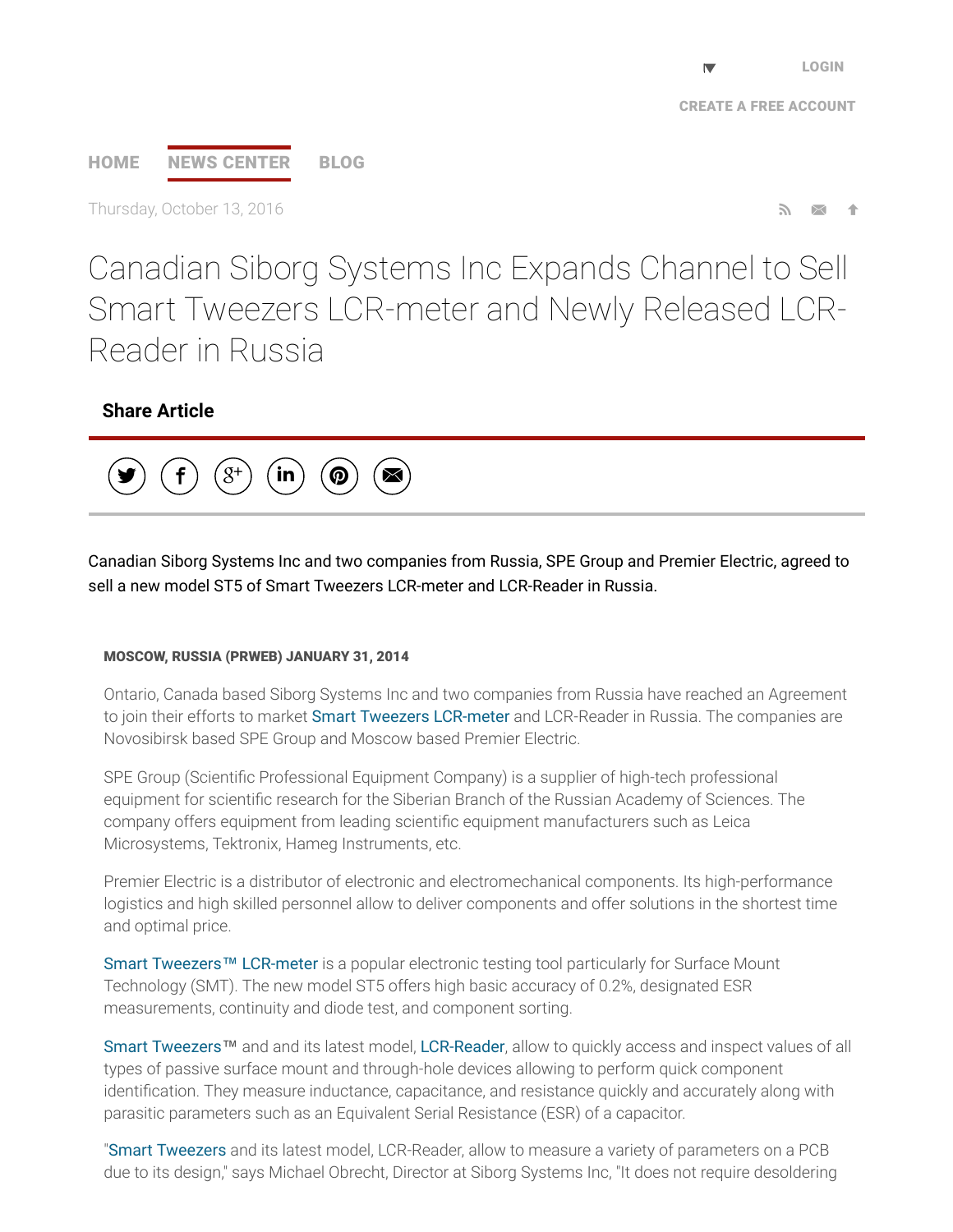of the components and therefore simplifies PCB testing significantly. "

Smart Tweezers™ [LCR-meter](http://www.prweb.net/Redirect.aspx?id=aHR0cDovL3d3dy5sY3ItcmVhZGVyLmNvbQ==) is an industry proven professional tool and it is indispensable for SMT component sorting, in-circuit and on-board impedance testing and PCB debugging. It is used virtually by all major high-tech companies worldwide. Latest news are available in our Smart Tweezers™ Blog.

#### About Siborg Systems Inc:

Established in 1994, Siborg Systems Inc. is a source of engineering software and hardware tools for semiconductor and electronics industry. Located in the city of Waterloo, Ontario, Canada, it enjoys being part of the local world-renowned high-tech community.

## About SPE Group:

Scientific Professional Equipment Company (SPE Group) was founded in September 1999 by a group of graduates of the Novosibirsk State University . Its main business is to provide organizations of the Siberian Branch of the Russian Academy of Sciences with high-tech professional equipment for scientific research. The company offers equipment from leading manufacturers such as Leica Microsystems, Tektronix Meansurement, Hameg Instruments and many others.

Being in direct contacts with most manufacturers allows SPE Group to offer competitive pricing and respond quickly to changes in the scientific equipment market. Its clients include the Institute of Nuclear Physics, Institute of Petroleum Geology, SB RAS, Regional Diagnostic Center, Institute of Blood Circulation Pathology, and many other scientific, medical and industrial organization in Novosibirsk.

### About Premier Electronic:

Premier Electronic supplies domestic and imported electronic components world's leading manufacturers directly from the manufacturers and from the warehouses of major Western distributors. The company is a partner STMicroelectronics, the official representative of Cygnal Integrated, Future Technology Devices International, GlobespanVirata.

In lines of supply special emphasis on components companies:

Analog Devices, AMD, ATMEL, Burr-Brown, Clare, Cypress, Dallas, EXAR, FCI, IDT, Infineon, Epcos, Intel, International Rectifier, MAXIM, MICROCHIP, MICREL, Motorola, NEC, NSC, OKI, ON Semiconductor, PHILIPS, QT, Recom, SST, Sharp, Sipex, Texas Instruments, Traco Power, XILINX, Xicor and cheap, highquality components Asian manufacturers relays FORWARD RELAYS, installation products, connectors, LEDs, LCDs, quartz resonators.

Established relationships directly with manufacturers and distributors of the largest western allow components to deliver in the shortest time and at the best price.

For more information: SPE Group Novosibirsk, Akademgorodok, 4а Inzhenernaya Street, Suite 212 Phone/Fax:: (383) 330-82-95 Contact: Pavel Fedorov fedorov (at) spegroup (dot) ru www (dot) spegroup (dot) ru

Share article on socal media or email:



View article via:

[PDF](http://www.prweb.com/pdfdownload/11538441.pdf) [PRINT](http://www.prweb.com/printer/11538441.htm)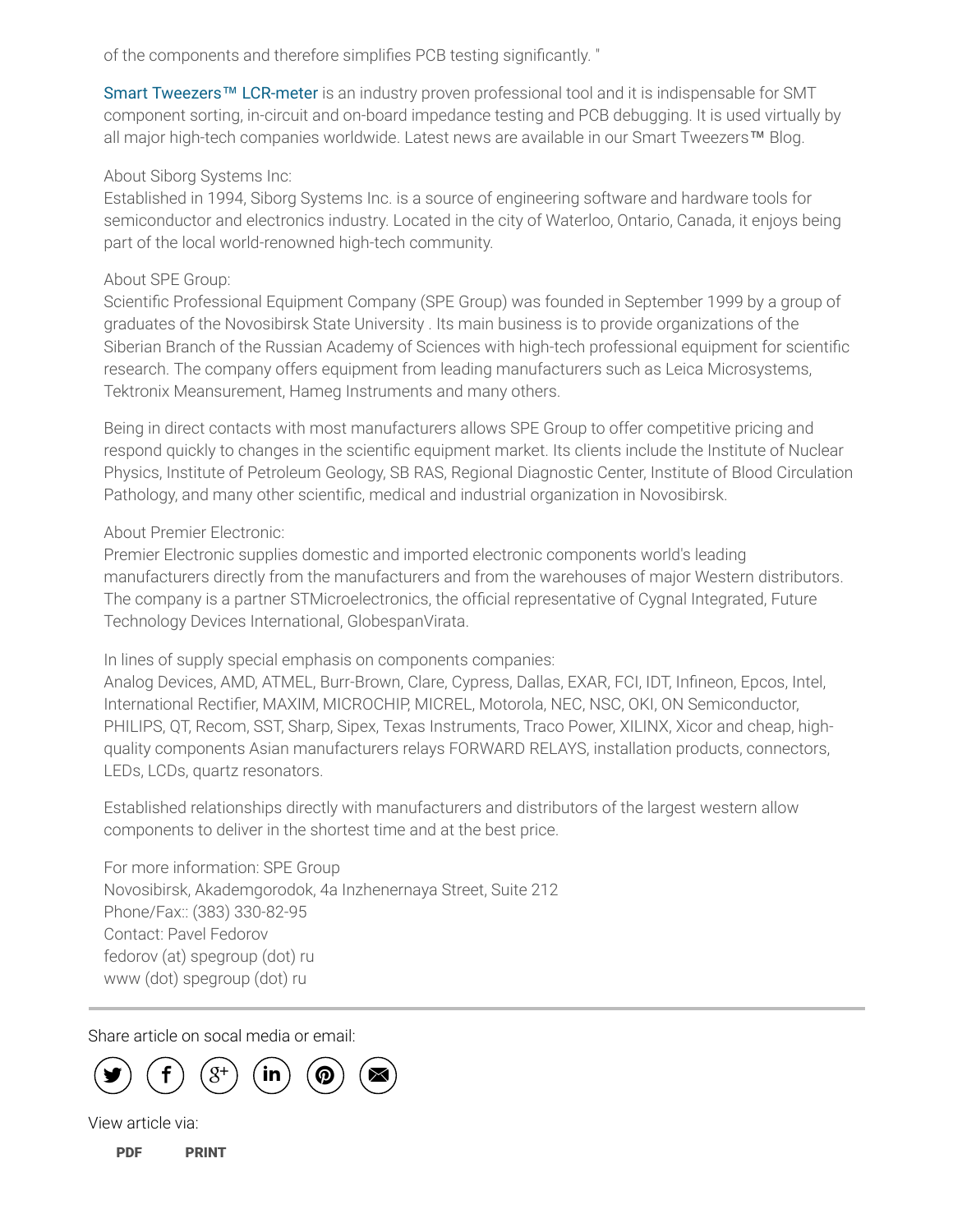

LCR-Reader Akin to Smart Tweezers LCR-meter

Smart Tweezers LCR-meter and LCR-Reader simplify PCB debugging and surface mount component characterization.

#### Contact Author

#### MICHAEL OBRECHT

Siborg [Systems](http://www.prweb.net/Redirect.aspx?id=aHR0cDovL3d3dy5zaWJvcmcuY29t) Inc +1 (519) 888-9906 [Email](http://www.prweb.com/EmailContact.aspx?prid=11538441) >



@smarttweezersus since: 09/2010 [Follow](https://twitter.com/intent/user?screen_name=smarttweezersus&variant=2.0) >



 $\bigoplus$  Siborg Systems Inc



 $\widehat{\mathsf{in}}$  Siborg Systems Inc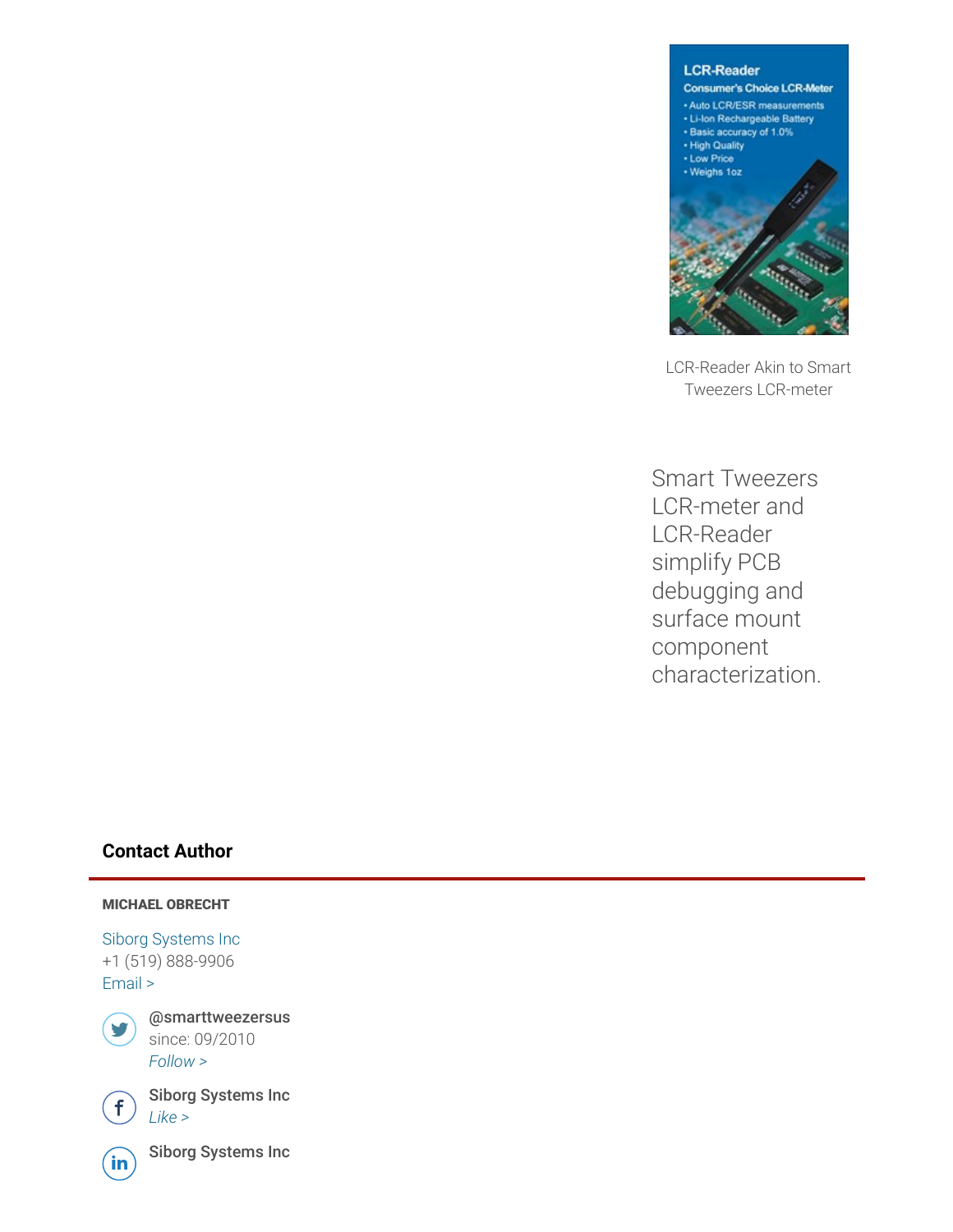$8<sup>+</sup>$ 



#### Media



[LCR-Reader](http://ww1.prweb.com/prfiles/2013/09/30/11538441/LCR-Reader_Flier_web.pdf) Akin to Smart Tweezers LCR-meter LCR-Reader akin to Smart Tweezers LCR-meter with labels



LCR-Reader vs Smart Tweezers ST3, ST5 and ST5L Feature [Comparison](http://ww1.prweb.com/prfiles/2013/03/30/11538441/LCR-Reader-ST-comparison.pdf) of LCR-Reader and Previous Smart Tweezers Models



Smart Tweezers ST5 Manual Smart Tweezers [LCR-meter](http://ww1.prweb.com/prfiles/2012/08/20/11538441/Smart_Tweezers_ST5_Manual.pdf) ST5 Manual



Smart Tweezers LCR-meter simplifies PCB debugging The main advantage of Smart Tweezers is virtually [instantaneous](http://ww1.prweb.com/prfiles/2012/08/14/11538441/Smart%20Tweezers_withhand-lg.jpg) and highly accurate evaluation of SMT components as small as 0.3 mm

News [Center](http://www.prweb.com/recentnews/)



#### Questions about a news article you've read?

Reach out to the author: contact and available social following information is listed in the top-right of all news releases.

Questions about your PRWeb account or interested in learning more about our news services?

Call PRWeb:1-866-640-6397



**CISION:**